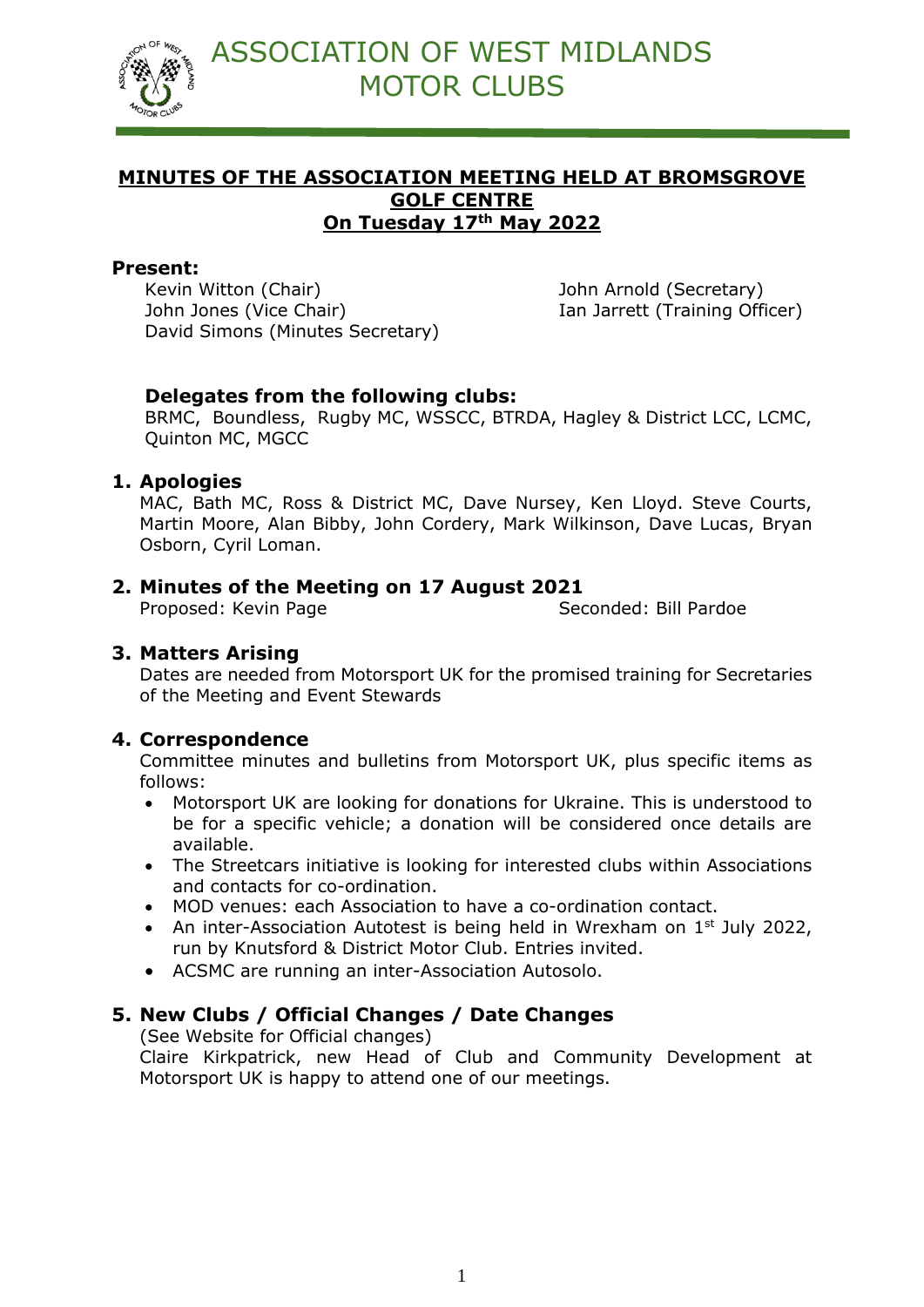

# **6. Championship Reports**

## **6.1 Stage Rally (Heart of England Championship)**

Reports on results to be added to website.

18 cars are on the entry list for Round 3 at Down Ampney, with another 5 on the reserve list and similar numbers for the Round at Abingdon.

Overall, 85 competitors are registered for the Championship, roughly equivalent to 40 cars.

## **6.2 Car Trial**

No report, but understood to be operating well and payments are complete.

#### **7. Training Officer's Report**

BRMC training is still being supported and further training is being held at Wittering soon. More fire training is needed and it is hoped that this can be arranged with MAC at season's end.

Sixty and Worcestershire Motor Club have requested general Rally training as they have an event in their area near Hereford, with other local clubs involved. Radio training is in demand and incident handling modules will be coming up.

A method of checking attendance at zoom on-line training is live and certification of training completion is being carried out using questions and answers.

Ian Jarrett remains the main contact for training; contact Ian, John Jones or Kevin W.

## **8. Motorsport UK Regional Committee & Rallies Committee Reports**

#### **Regional:**

No recent meetings, the next meeting is on  $16<sup>th</sup>$  June 2022.

## **Rallies Committee:**

Kevin W covered the following items from the meeting on 29th March 2022:

- Escort Tunnels: The issue has extended beyond Ford Escorts and a guidance document for Category 2 cars is being finalised for initial issue to Scrutineers.
- Forestry: Forestry England are working on a draft Master Agreement, environmental issues and air quality are matters to be addressed. The Master Agreement for Scotland has been agreed to 2030, but not fully publicised, it does not cover road rallies, which require separate consideration. The current M/A for Wales is valid to the end of 2023, but a new contract with Rally4Wales is being finalised.
- Rally North Wales: It was reported that there were some poor quality stages, Kevin W will investigate this issue.